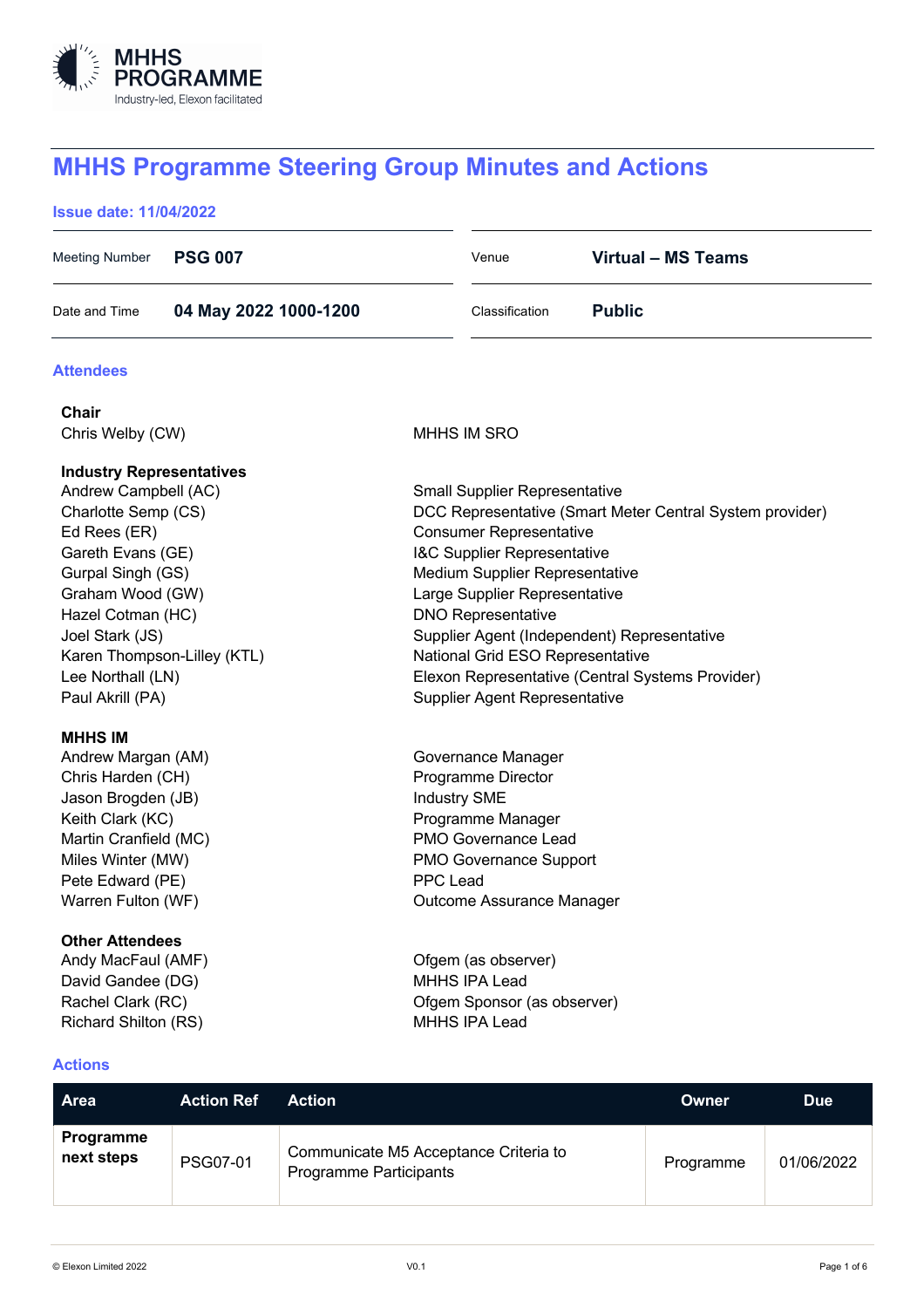| <b>Readiness</b><br><b>Assessment</b><br>1(RA1) | PSG07-02        | Speak offline regarding I&C engagement and<br>forums to be established following learnings from<br>RA <sub>1</sub>                                                                                                                                                                           | Andrew<br>Margan,<br><b>Gareth Evans</b> | 01/06/2022 |
|-------------------------------------------------|-----------------|----------------------------------------------------------------------------------------------------------------------------------------------------------------------------------------------------------------------------------------------------------------------------------------------|------------------------------------------|------------|
|                                                 | <b>PSG07-03</b> | Provide a definition of mobilisation to inform PPs<br>on expectations ahead of DBT                                                                                                                                                                                                           | Programme                                | 01/06/2022 |
|                                                 | <b>PSG07-04</b> | Provide bullet points to the PMO on any additional<br>support requested (above that already provided)<br>by constituency members from the Programme<br>that would further enable mobilisation and ensure<br>Programme Participants are ready for their DBT                                   | <b>PSG</b><br>Constituency<br>Reps       | 08/06/2022 |
| Change<br><b>Requests</b>                       | <b>PSG07-05</b> | Action the decision PSG-DEC11 including<br>updating the MHHS Programme Governance<br>Framework                                                                                                                                                                                               | Programme<br>(PMO, Jason<br>Brogden)     | 01/06/2022 |
| <b>Other</b>                                    | <b>PSG07-06</b> | Add the following items to the agenda for June<br>PSG:<br>Design risk deep-dive<br>Programme outcomes and KPIs (enabling<br>benefits realisation)<br>Definition of mobilisation<br>E2E Testing and Integration Strategy,<br>$\bullet$<br>including participant roles and<br>responsibilities | Programme<br>(PMO)                       | 01/06/2022 |

# **Decisions**

| <b>Area</b>            | Dec Ref   | <b>Decision</b>                                                             |
|------------------------|-----------|-----------------------------------------------------------------------------|
| <b>Change Requests</b> | PSG-DEC11 | The PSG approved Change Request CR005 (Programme Cooperation<br>Principles) |

# **RAID Items**

| l RAID area   | <b>Description</b>                                                                                                                                               |
|---------------|------------------------------------------------------------------------------------------------------------------------------------------------------------------|
| Design and M5 | The PSG requested a deep-dive into risks related to the delivery of the Design and M5. This<br>has been added to the agenda for June's PSG (see action PSG07-05) |

# **Minutes**

# **1. Welcome**

The Chair welcomed all to the meeting and ran through the meeting agenda.

# **2. Minutes and Actions Review**

The minutes from PSG 06 April were **APPROVED**.

The Chair ran through the actions as per the actions slide. The following actions had additional discussion:

- The Chair asked for PSG feedback on action PSG04-06, none given.
- The Chair noted that further detail under action PSG05-01 would be picked up in the CCIAG.
- On action PSG05.1-02, the Chair noted the Change Control process had now been signed off by Ofgem and the IPA and documents should now be uploaded on the MHHS website.
- On action PSG06-07, AM clarified that organisations can have up to three principle contacts.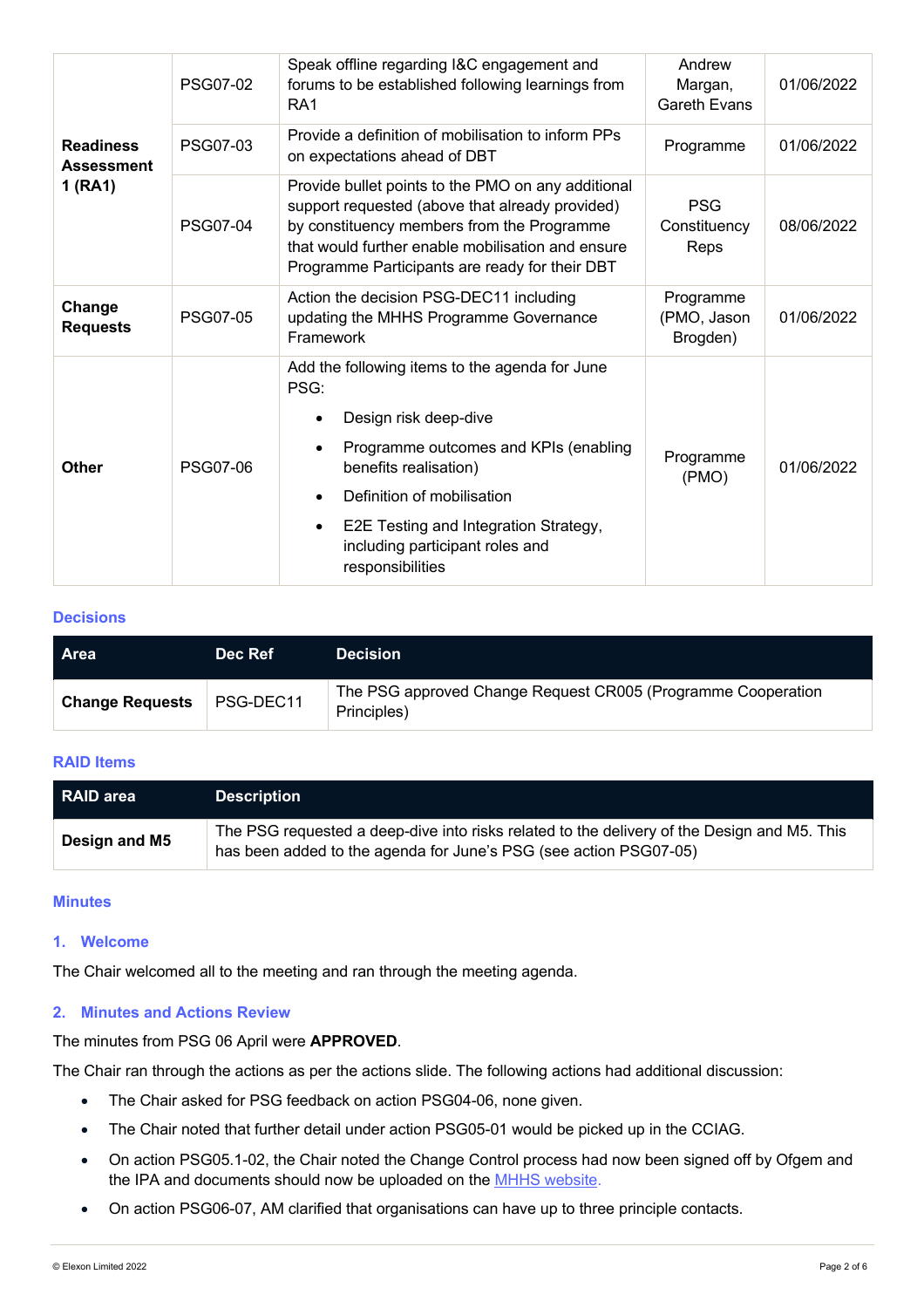# **3. Programme Next Steps, including Design Workstream**

KC ran through next steps for the Programme following approval of CR001 as per the slide. KC noted Ofgem's decision included two specific next steps for the Programme.

KC ran through the Programme's next steps for each of IPA recommendations related to CR001/2 as per the slide. IPA Overall Recommendation 1 - about 20 volunteers have come forward to support developing the strawman for the Programme re-plan. Overall Recommendation 2 - the CCIAG is due to be set up by the end of June. The Programme intends to publish the planning strawman at M5 with the eventual re-baseline plan published later this year following two cycles of consultation. KC noted on CR001 IPA Recommendation 1 and 2 that a fortnightly status report, tracking the progress of the design delivery, will be published. For IPA CR001 Recommendation 3, suppliers will be mobilised by September.

KC ran through the proposed approach to the MHHS re-plan as per the slide. KC noted parties had seen this slide before and further detail including dates had now been added following CR001 approval. KC highlighted a few items on the plan such as the steps required to deliver M5 and the move of M3 as per the IPA recommendations. KC also highlighted the position of RA2 in proximity to M3.

JS queried the exit/acceptance criteria for M5. KC noted this would be communicated to all parties well in advance of M5 to ensure confidence is in line with the criteria. JS queried the date the PSG would see this. KC responded that this would be communicated at the next PSG. KC noted next month there would be a plan of engagement ahead of M5 and up to M3, and that parties should not necessarily wait for the September M3 date given to be mobilised (i.e. mobilised parties should progress ahead of M3). GS queried if the M3 milestone was part of CR001 or CR002. KC noted M3 hadn't been changed and was not part of CR001 but that the September date given was the 'latest date' of M3 that should be agreed as per the IPA recommendations.

### **ACTION PSG07-01: Programme to communicate M5 Acceptance Criteria to Programme Participants**

WF provided a high-level view of the status of the design against the plan in CR001 as per the slide:

- **On objective 1:** WF noted the new CR001 design roadmap had been issued. WF noted learnings from Tranche 1 and 2, specifically to move QA earlier in the process. WF noted Tranche 1 should be approved next week at DAG following the SI assurance report that identified no major issues. Tranche 2 statistics will be published next week (same format and content as those for Tranche 1 in this PSG pack). The bulk of Tranche 2 artefacts are on track. Tranche 3 is on track. Tranche 4 has some inherent risk due to optionality, with the critical path of artefacts being managed closely.
- **On objective 2:** WF noted development of the design is still seeing strong engagement from across industry with working groups continuing to be scheduled.
- **On objective 3:** WF noted it is important the design can be consumed by participants and assurance is underway through the design workstream to ensure this is the case. As per the IPA recommendations, a fortnightly status update with be provided.

The Chair asked for any questions. None received.

# **4. Readiness Assessment 1 (RA1)**

AM thanked Programme Participants for their responses to RA1. AM explained that RA1 had tested five key areas: engagement, programme plans, points of contact, risks and mitigations, and business case approval. AM highlighted that the response rate metrics now incorporated market share. Most of the response rates were >90% engagement. AM noted there was generally strong support for MHHS given its contribution towards Net Zero targets.

GE asked about the market share adjustment, as many of the figures presented on the slides were below 90%. AM responded that that many of the respondent groups that are below 90% are driven by less-impacted sub-groups. For example, some categories, such as software providers, have a number of constituents that are less critical to the programme, hence lower engagement, so this has been weighted. AM noted engagement from critical parties had been strong.

AM provided an overview of RA1 output themes. 20 parties took part in deep dive interviews which drew out the themes:

- 1. Reluctance to commit time and resources. AM noted this related to challenges previously discussed such as FSP commitments.
- 2. Strong awareness of the potential benefits of MHHS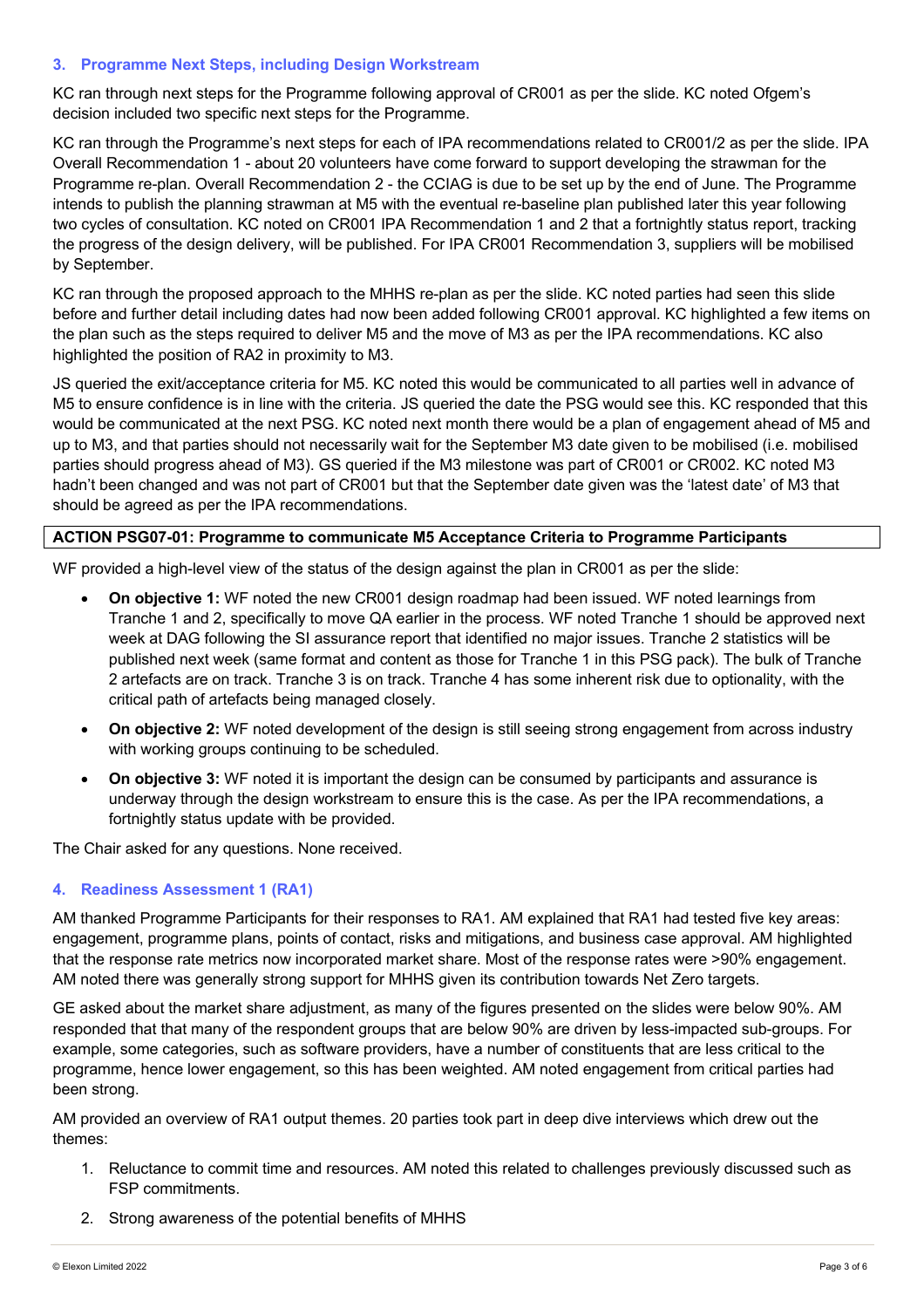- 3. A lack of communication between Suppliers and their Software Providers. AM confirmed that communication responsibilities does lie with suppliers and that targeted engagement is required to ensure the requirements of both groups are considered/addressed by the Programme.
- 4. Fears of a condensed delivery timeline.
- 5. A perception from a number of I&C Suppliers and MOPs that the Programme does not impact them. The Programme believes this is incorrect as a number of MOPs will still need to interface with the DIP. GE asked if a separate education piece would be done for suppliers with Profile Classes 5-8. AM confirmed yes this is planned, with various education forums TBC. GE asked if I&C Suppliers would be specifically called out,( i.e. those who only have a small number of sites that are directly supplied) and if the education forums should be directly aimed at those with different Profile Classes. AM agreed with this suggestion and proposed he and GE caught up offline to work through this further.

# **ACTION PSG07-02: AM and GE to speak offline regarding I&C engagement and forums to be established following learnings from RA1**

RS asked if there were any actions for the Programme to take forward as a result for RA1, for example if there was anything further the Programme could be doing to improve responses to RAs. AM responded that a longer lead time for RAs would be helpful. MC clarified that a number of specific learnings and next steps from RA1 were in the appendix of the slide pack. AM provided some examples of actions being taken following RA1, such as the difference between Suppliers / Software Providers and their understandings of their obligations. PE added further specific examples, such as on the difference between types of Supplier Agents and how going forward these would be split out to target each group more appropriately.

CH noted the first theme on time and resource commitments was important, and that the Programme does not want to mobilise and then be in a position where DBT is not possible for participants. CH noted that once Participants are mobilised, they will be able to start their DBT. The Programme will run sessions to explain parts of the design so Participants are ready for DBT. CH asked PSG Constituency Reps to help the Programme by asking their constituents what they would like help with ahead of DBT, so the Programme can best support Programme Participants (e.g. through targeted sessions that build and maintain momentum). JB reiterated that with a design-led approach, it is important to keep parties engaged.

**ACTION PSG07-04: PSG Constituency Representatives to provide bullet points to the PMO on any additional support requested (above that already provided) by constituency members from the Programme that would further enable mobilisation and ensure Programme Participants are ready for their DBT**

JS gave feedback from their constituency that the frequency of L4 Design Working Groups (WGs) outside of central services had been raised as inadequate, with insufficient dialogue. This included comments not being accurately and consistently captured. Pre-DBT there are concerns that there is not enough Programme support for the facilitation of WGs and capturing of feedback from those. JB noted this was important. CH thanked JS for the feedback and asked JS for specific concerns to be shared and also raised at DAG.

GE commented that their constituents were unsure what the definition of 'fully mobilised' was, querying what Programme Participants are aiming for. GE noted that when it comes to DBT this is easier to define, but at this stage it's unclear. AM suggested it would mean a number of things such as having a programme plan, SPOCs ready, a risk register. GE asked for this to be written down and communicated. CH accepted this may mean different things to different people, and for smaller organisations this definition would be different. It would include things such as if an organisation is ready for DBT, has a programme plan in place, has individuals/teams actively engaged in WGs, has sufficient understanding of the Design/TOM, and has resource to deliver the Programme.

# **ACTION PSG07-03: Programme to Provide a definition of mobilisation to inform PPs on expectations ahead of DBT**

The Chair invited any final questions. AM noted that the programme plans of those Programme Participants that provided them in RA1 were of a high quality. AM asked reps to communicate to constituents that if they have questions or would like clarifications on RA1, they should reach out to PPC who will set up sessions as required.

# **5. Change Requests**

JB ran through the CR005 Impact Assessment outputs as per the slide Attachment 1. The intention for the change to the Ways of Working Principles is to improve Programme delivery and promote collaborative working. The principles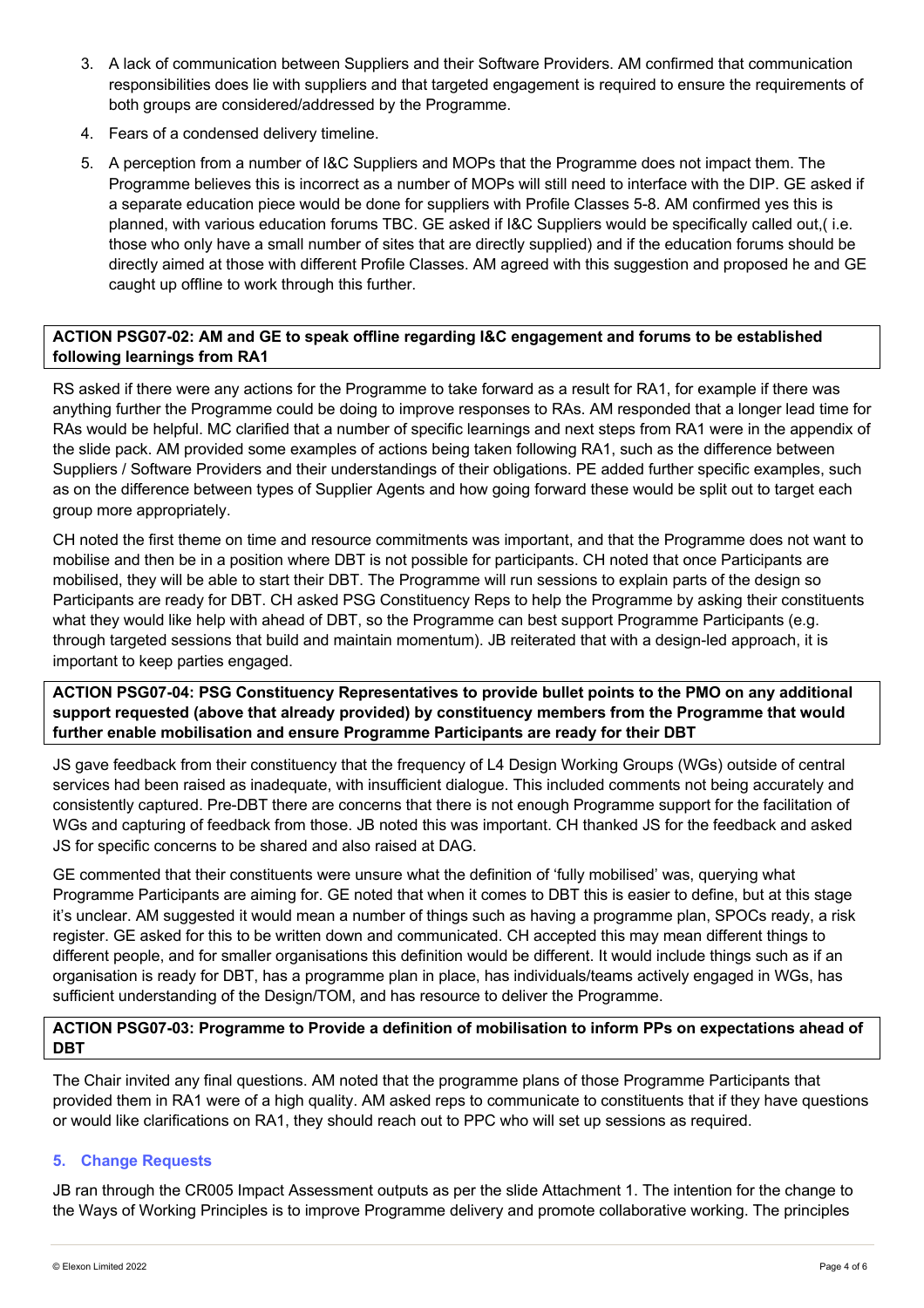will enable Programme Participants to work more efficiently together. The Programme highlighted concerns raised by Programme Participants through Impact Assessment as per the slides and noted there are ways to mitigate these concerns. JB added that the concerns raised do not sufficiently suggest that the principles should be changed or the Change Request rejected, and therefore the set of cooperation principles proposed in the Change Request (CR) should remain the same until a further CR is raised.

GW asked about the potential for making further amendments in the future to address concerns that have been raised, and if updating the principles with the proposed amendments would be an ongoing action or if it would be for Programme Participants to bring forward a change. JB confirmed that approving the Change Request was a binary action. GW clarified whether the principles would be reviewed in an ongoing way or whether there would need to be a point at which they were called into question specifically. JB confirmed the latter, and that any new changes would need to have a CR raised. This CR would then be considered by the Programme and either approved or rejected.

The Chair moved to vote for support by a show of hands:

**Parties that supported CR005:** 10 parties (JS, GE, PA, HC, AC, CS, GW, KC, ER, LN)

# **Parties that did not support CR005:** 1 party (KTL)

# **Abstentions**: None

The Chair noted that, while the support had not been unanimous, there was an overwhelming consensus to approve CR005. As SRO, the Chair made the decision to approve the CR. The Chair noted the Programme can engage with KTL and KTL can raise a CR if they would like.

**DECISION PSG-DEC11: The PSG approved Change Request CR005 (Programme Cooperation Principles) ACTION PSG07-05: Programme to action the decision PSG-DEC11 including updating the MHHS Programme Governance Framework**

CW provided an update on CR003. The CCAG voted in favour of recommending Ofgem approve this CR. Ofgem have agreed to endeavour to get a response to the CCAG by the next CCAG meeting in May. CW invited any questions, none received.

# **6. Open Day highlights**

AM ran through the Open Day highlights as per the slides. AM noted the PPC team are looking to set up sessions to engage with Programme Participants to bring all parties up to speed as there were some Participants who were very knowledgeable about the Programme but some who were less so.

AM noted suppliers had voiced concerns over consumer impacts and that this sits with Ofgem and is outside the scope of the Programme. Concerns such as this can also be raised in CCIAG once mobilised. RC clarified on the statement that Ofgem are responsible for delivering consumer outcomes. Ofgem's decisions in establishing the Programme are geared towards delivering consumer outcomes, and in terms of messaging and engagement with consumers, Ofgem will lead on that. However, the Programme needs to be responsible for delivering consumer outcomes in that it is the Programme that will deliver the design, implementation etc. which will give the consumers the desired outcomes. AM agreed with the clarification. JB noted the Programme has an ongoing piece of work on benefits realisation and the outcomes as a result of the Programme. This work ensures that the enablers and facilitators for benefits will be there throughout the Programme. The Programme are working through this with the IPA over the next week or two and then will come to Ofgem. This can then come to PSG (see action PSG07-06).

RC noted there were a number of questions at the Open Day regarding the benefits to consumers. JB confirmed this was being looked at and is the focus of the Design. CW confirmed that benefits realisation gives something for the Programme to aim for as it provides focus as to the end goals of the Programme. CW noted benefits and outcomes for the consumer are at the heart of the Programme.

GW commented that it was great to see the playback from the Open Day and noted that having ways of mitigating consumers not engaging with the benefits (e.g., consumer comms risks) would be good. JB confirmed the focus at the moment is on Programme delivery, but that communications risks would be looked at further down the line.

AM commented there were plans already to hold another Open Day before the end of the year, as the Programme had found significant beneficial outcomes. AM added that over 100 questions were received from Programme Participants. The objective is to issue answers to these by Friday 06 May. AM noted a number of helpful comments and feedback from attendees for improving the next Open Day. CW invited Programme Participants to contact the PPC if they had any further feedback.